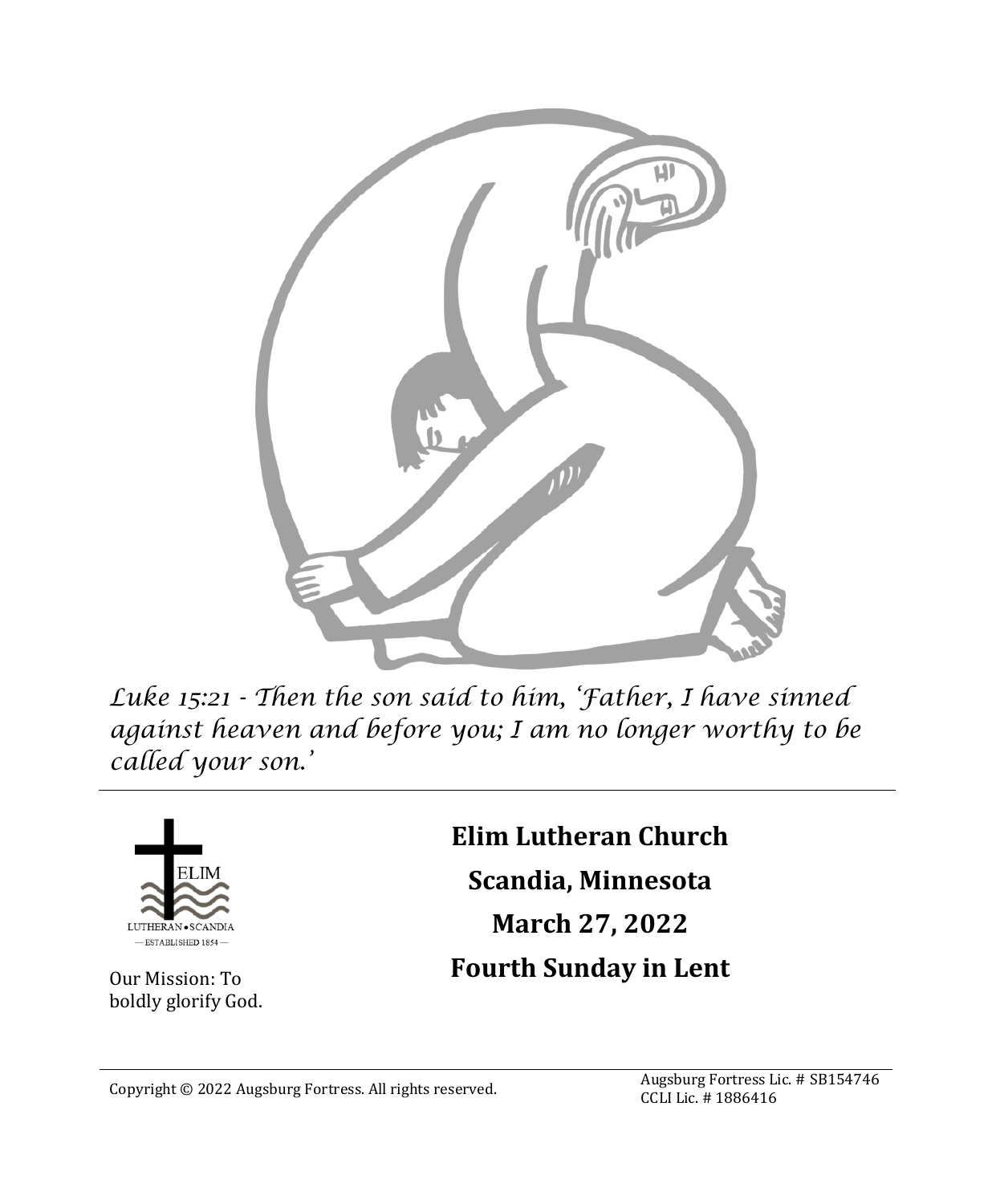**Introduction:** The psalm sets the tone this day: "Happy are they whose transgressions are forgiven, and whose sin is put away!" Happy are those who have "become the righteousness of God" in the merits of Christ Jesus. Happy are those for whom the forgiveness of God has "rolled away . . . the disgrace" of former times. Happy is the father at the return of his prodigal son. Happy are we that our sins are forgiven for Jesus' sake. Rejoice!

#### **Prelude**

**Welcome**

#### **Ringing of the Bells**

**Hymn:** *ELW 807 - Come, Thou Fount of Every Blessing*

#### **Confession and Forgiveness**

In the name of God, who makes a way in the wilderness, walks with us, and guides us in our pilgrimage. **Amen**.

(Silence is kept for reflection.)

**Holy One, we confess that we have wandered far from you: we have not trusted your promises, we have ignored your prophets in our own day, we have squandered our inheritance of grace, we have failed to recognize you in our midst. Have mercy on us! Forgive us and turn us again to you. Teach us to follow in your ways, assure us again of your love, and help us to love our neighbor. Amen.**

Beloved in Christ, the Word draws near to you, and all who call out to God shall be saved. In Jesus, God comes to you again and again and gathers you under wings of love. In  $\pm$  Jesus' name, your sins are forgiven. God journeys with you and teaches you how to live in love. **Amen**.

#### **Greeting**

The grace of our Lord Jesus Christ, the love of God, and the communion of the Holy Spirit be with you all. **And also with you.**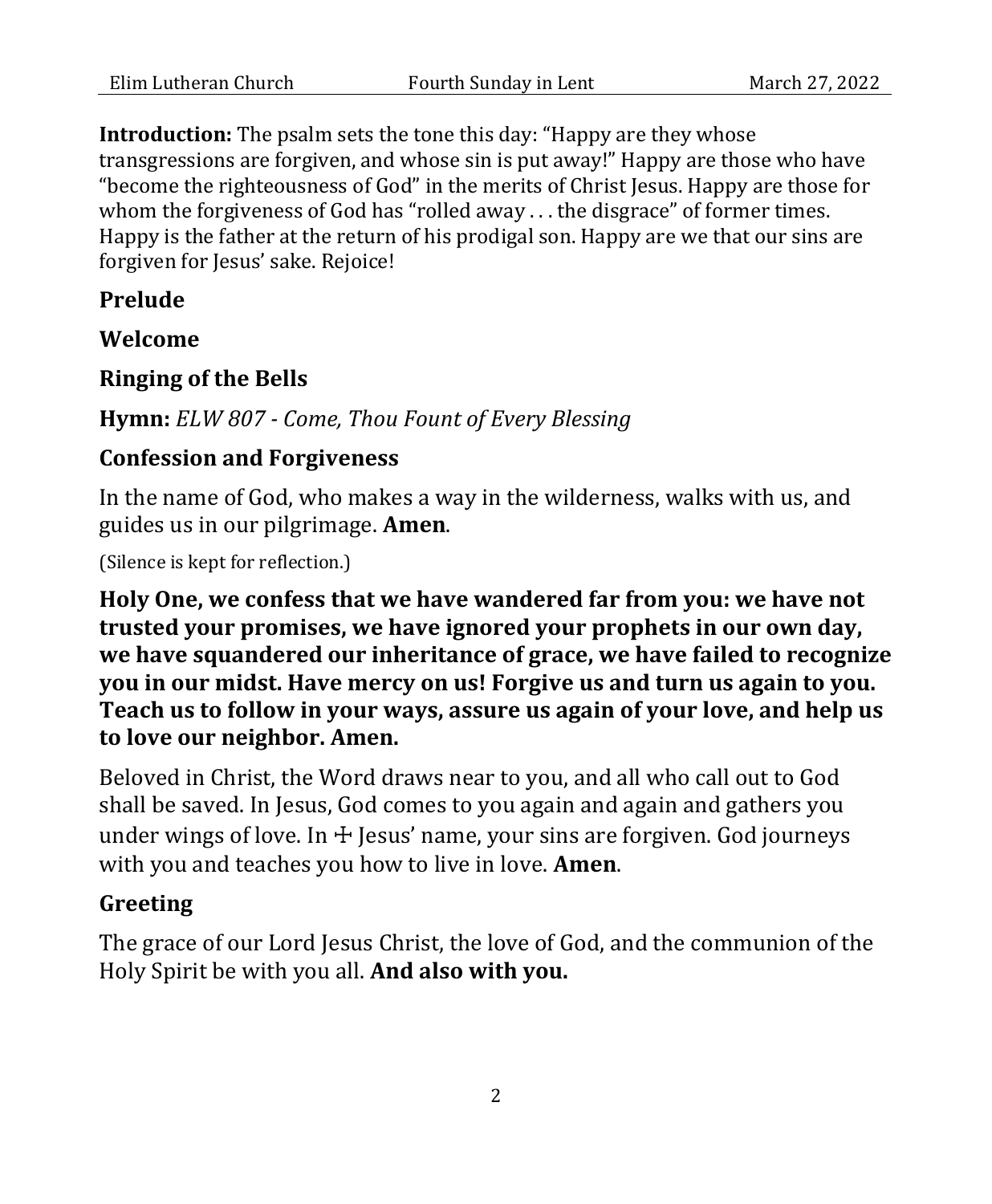#### **Prayer of the Day**

**God of compassion, you welcome the wayward, and you embrace us all with your mercy. By our baptism clothe us with garments of your grace, and feed us at the table of your love, through Jesus Christ, our Savior and Lord, who lives and reigns with you and the Holy Spirit, one God, now and forever. Amen.**

**Reading:** Joshua 5:9-12

**Special Music**: *Our Father, We Have Wandered* – (using *O Sacred Head, Now Wounded*; arr. by Jason W. Krug) [Refer to ELW 606 to reflect on the words as you listen to the music.]

#### **Children's Time**

**Gospel:** Luke 15:1-3,11b-32

#### **Sermon**

**Hymn:** *ELW 608 - Softly and Tenderly Jesus is Calling*

#### **Prayers of the People**

Petition Response: Merciful God, **receive our prayer.**

#### **Sharing of the Peace**

**Offering**

#### **Offering Prayer**

**Extravagant God, you have blessed us with the fullness of creation. Take and use what we offer here, come among us, and fill us with the spirit of Christ, in whose name we pray. Amen.**

**Communion - Words of Institution**

**Lord's Prayer**

**Table Blessing/Prayer**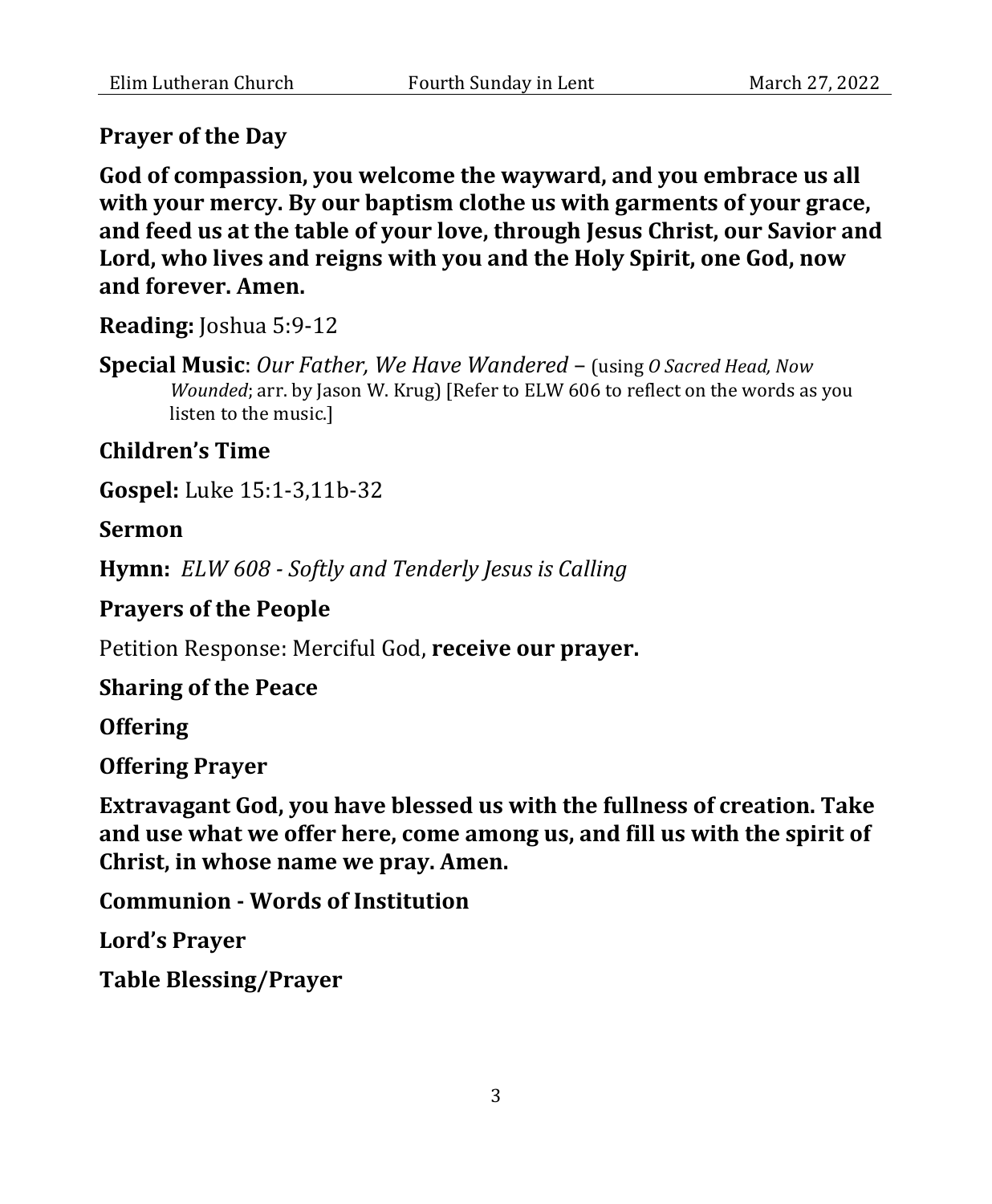## **Blessing and Sending**

You are children of God, anointed with the oil of gladness and strengthened for the journey. Almighty God, motherly, majestic, and mighty,  $\pm$  bless you this day and always. **Amen**.

Go in peace. Jesus meets you on the way. **Thanks be to God.**

## **Postlude**

## **Coffee will be served following the 9:30 service!**

## **Worship Participants and Assistants**

Presiding Minister: Pastor Sarah Henrich Organist/Pianist: Brian Voss Reader: Sandy Sandager Special Music: Elim Bell Choir; Joan Detzler, Director Greeter: Tammy Peterson Ushers: Jay and Gloria Flattum Altar Guild: Gloria Flattum

| 9:50 a.m. Sunday School (age 3 through 6 <sup>th</sup> grade) |
|---------------------------------------------------------------|

## **Schedule for the Week**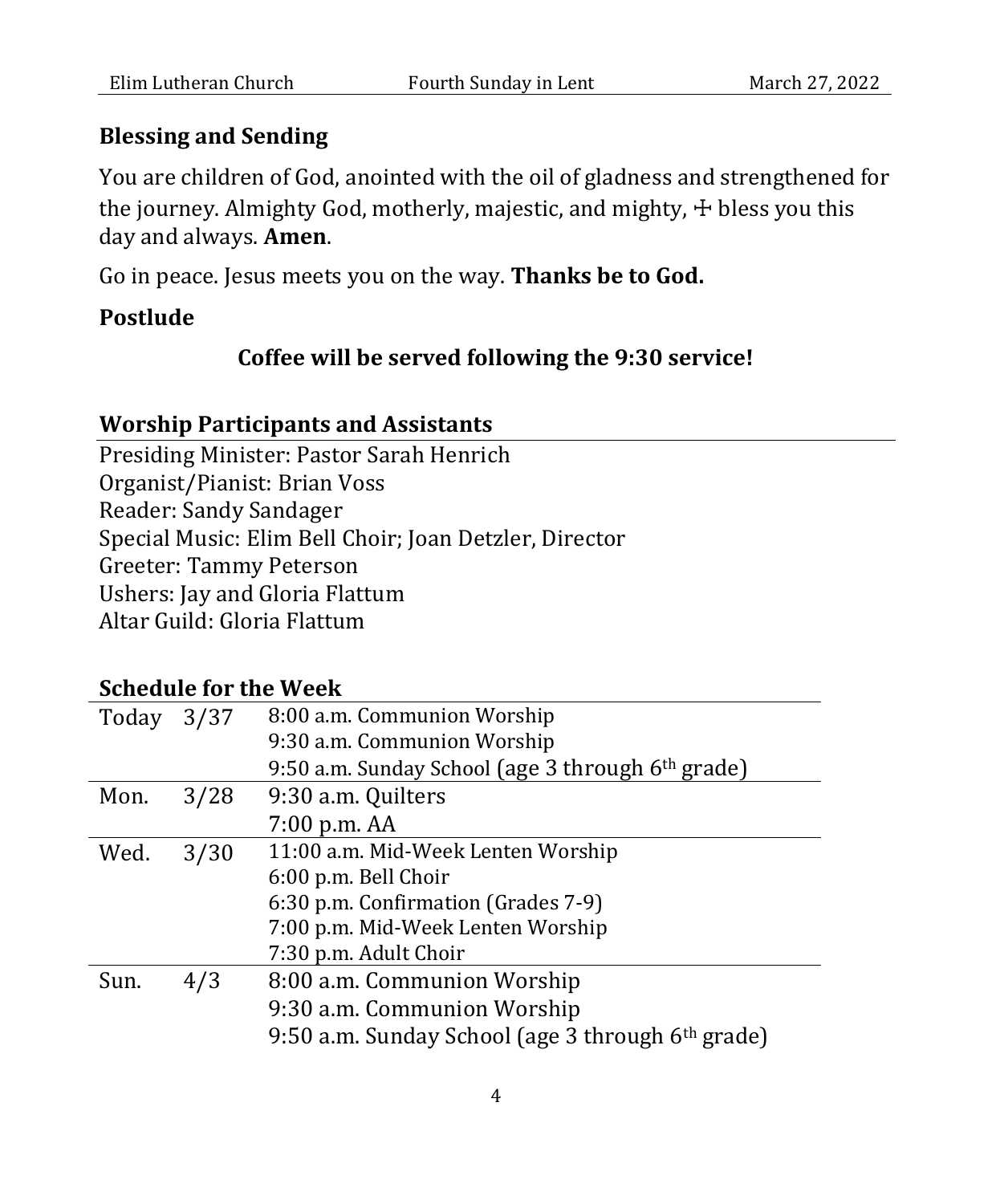| Elim Lutheran Church                       | Fourth Sunday in Lent | March 27, 2022    |
|--------------------------------------------|-----------------------|-------------------|
| <b>Attendance for Wednesday - March 16</b> |                       |                   |
| 11:00 a.m. $-6$                            | $7:00$ p.m. $-29$     | Online Views - 16 |
| <b>Attendance for Sunday - March 20</b>    |                       |                   |
| $8:00$ a.m. $-20$                          | $9:30$ a.m. $-73$     | Online Views - 26 |
|                                            |                       |                   |

## **Announcements**

**Today coffee is being served by the Elim Foundation and the Sunday School**. In response to the plight of the Ukrainian people, the Elim Foundation has made an out of sequence monetary gift to **ELCA: Lutheran Disaster Response: Eastern Europe Crisis Response**. We pray for peace and for safety for all those impacted by war.

Please join us today for coffee, pretzels (for Pretzel Sunday), and other treats. All donations received today will be given to this organization to further support the Ukrainian people.

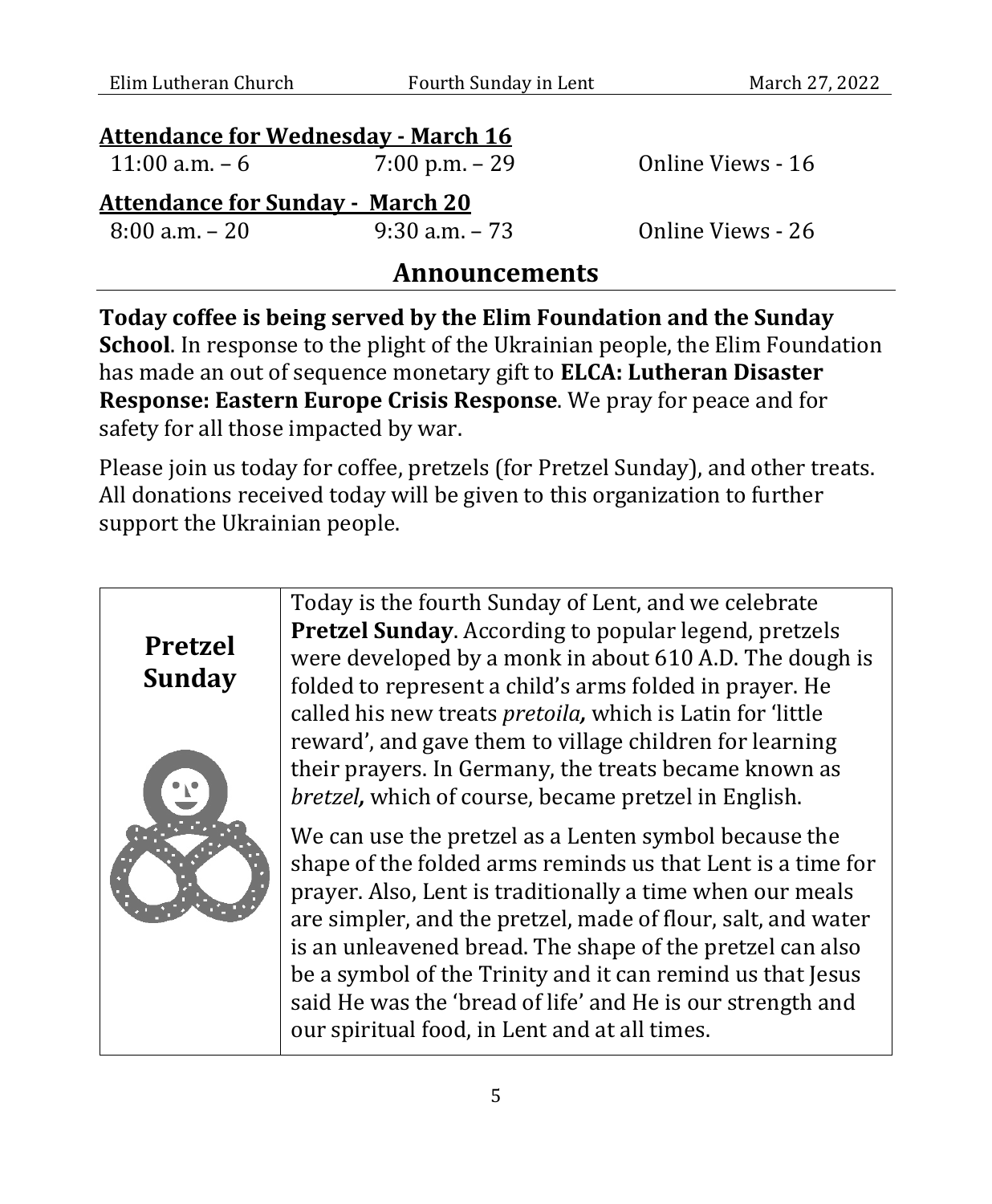## **Planting Hope Campaign**

During Lent (March 2 – April 15), you are invited to offer financial support to the St. Paul Area Synod Planting Hope Campaign. There are four areas of focus that this campaign will support. Today we learn more about the fourth and final focus area.

**Help invest in a transformative project on the East Side of St. Paul!** – The Saint Paul Area Synod's Planting Hope Campaign includes an initiative focused specifically on the East Side of St. Paul, an area with a high concentration of vulnerable populations facing economic challenges. This East Side project is a collaboration with Lutheran Social Service of Minnesota (LSS) and will provide new and critically important services to children and families. Our synod seeks to raise \$2.75 million in total for the Planting Hope Campaign. Of this total, \$1,000,000 will be invested into the East Side of St. Paul to improve outcomes for kids and families.

We'll provide a **green flower pot** at both services to receive your gifts. You can also send them directly to the church office. Checks should be made payable to *Elim Lutheran Church*. Include *Planting Hope* in the memo.

> Planting Hope Elim Lutheran Church 20971 Olinda Trail N Scandia, MN 55073



# **Feed My Starving Children – Lakes Area Mobile Pack April 20-23, 2022**

Please join us in helping to feed hungry kids – by saving up random change, maybe giving up a treat that you would normally have, and also by considering helping pack in April. And of course, prayers for this endeavor are always appreciated! Any questions, contact Arnie (651-245-3877) or Debbie (651- 402-0259) Wright.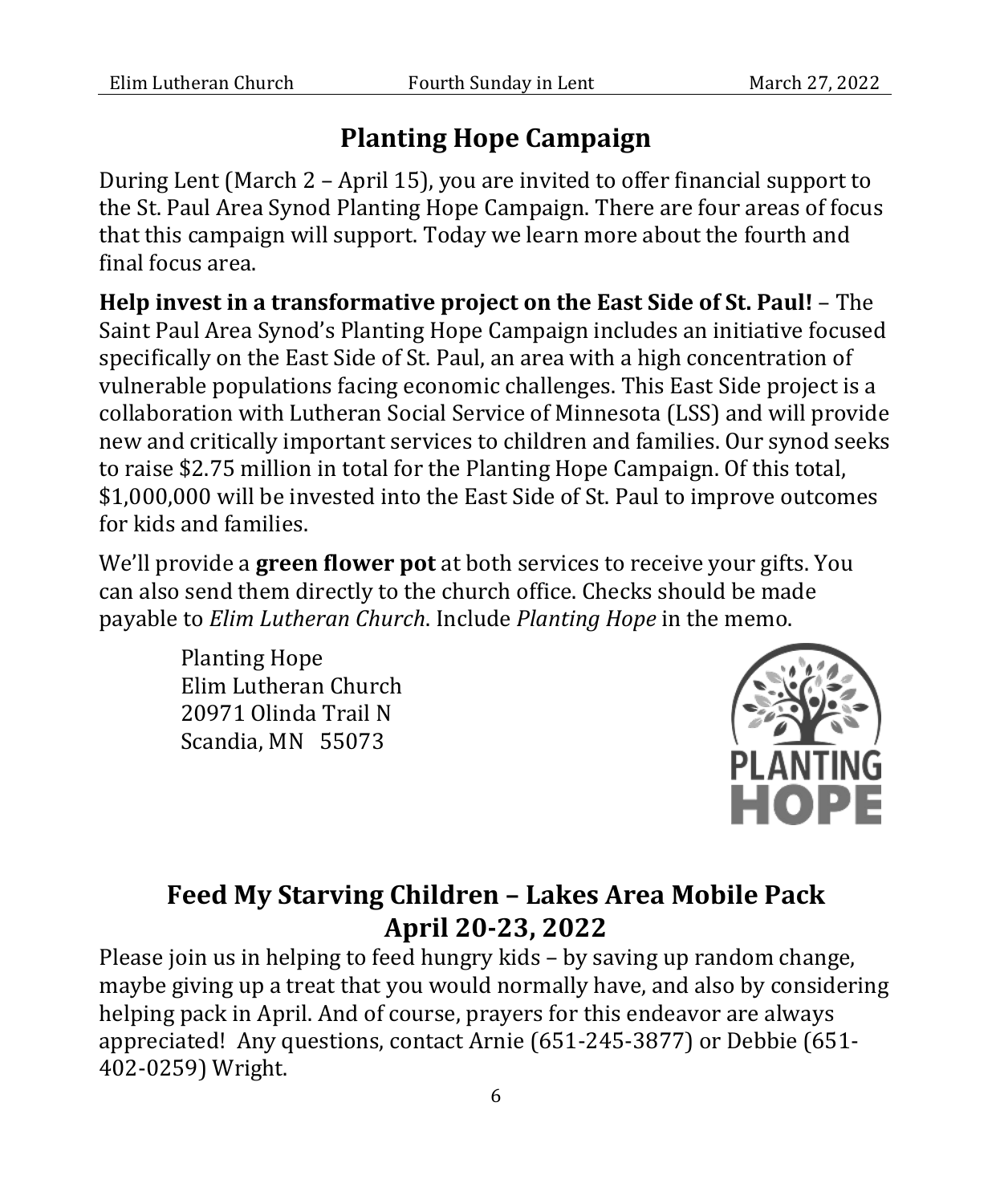

As we anticipate the approach of Easter, prayers of gratefulness, hope, and needs become part of our Lenten season. This year we wish to join in continual prayers from the last service on Good Friday (approximately 8:00 p.m. on April 15) to the first Service on Easter (approximately 7:30 a.m. on April 17). There will be two hour blocks of time for individuals to speak with God. Please join us by signing up on sheet across from the office or call Joan in the office at 651-433-2723.

| <b>Worship Schedule for Holy Week and Easter</b> |                              |  |  |
|--------------------------------------------------|------------------------------|--|--|
| Palm Sunday - April 10                           | 8:00 a.m. Worship            |  |  |
|                                                  | 9:30 a.m. Worship            |  |  |
| Maundy Thursday - April 14                       | 11:00 a.m. Communion service |  |  |
|                                                  | 7:00 p.m. Communion service  |  |  |
| Good Friday – April 15                           | 11:00 a.m. Service           |  |  |
|                                                  | 7:00 p.m. Tenebrae Service   |  |  |
| <b>Easter Sunday - April 17</b>                  | 8:00 a.m. Communion Worship  |  |  |
|                                                  | 9:30 a.m. Communion Worship  |  |  |

7